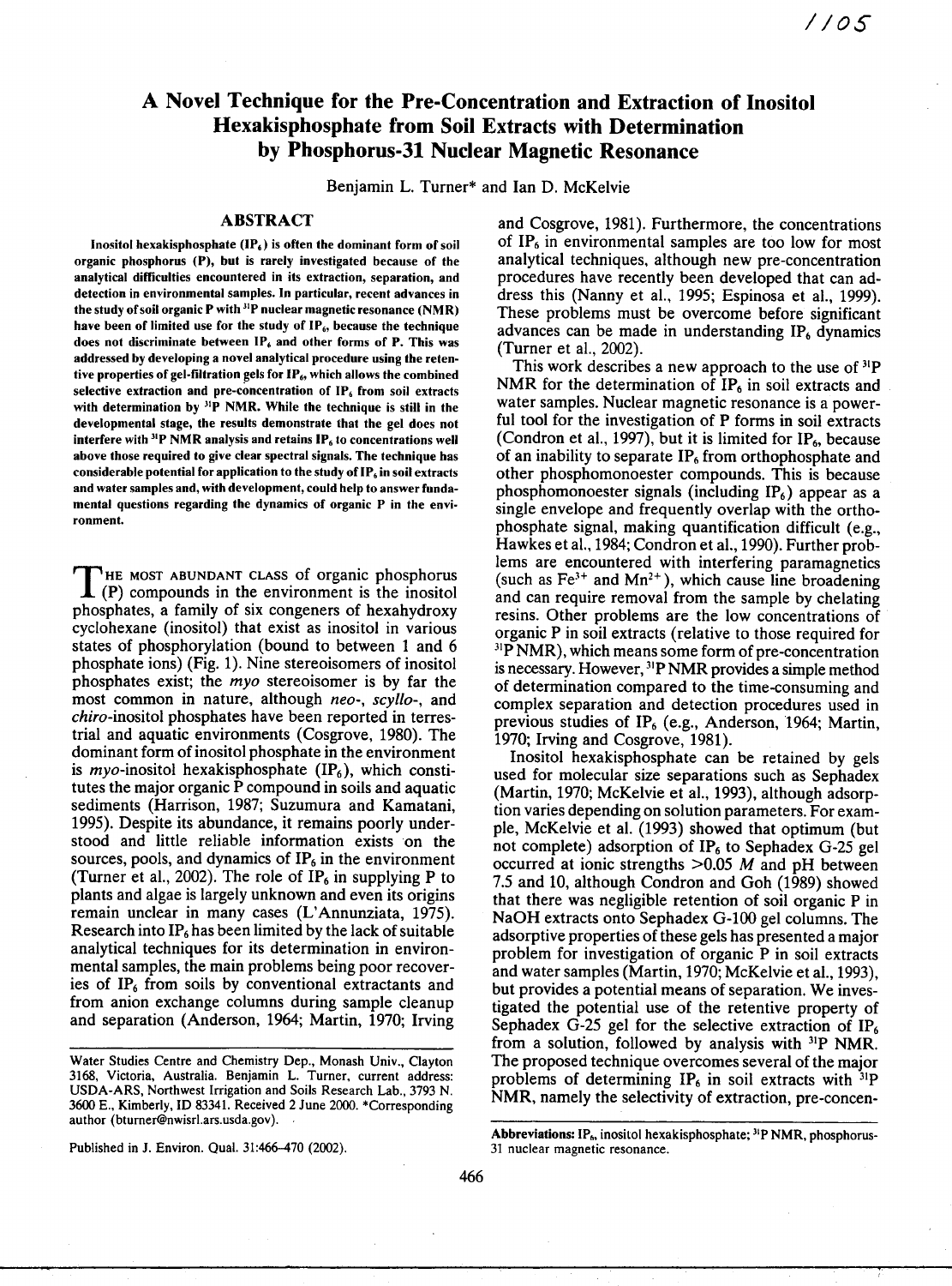

**CONTROLLER** 



- (b)
- Fig. 1. *(a)* Axial form **of phytic acid (pH 5-12)** and *(b)* equatorial form of phytic acid ( $pH < 5$  and  $pH > 12$ ) (Martin and Evans, **1986).**  $P_i = -OPO_3^2$ ,  $i = 1,2...6$ .

tration, and preclusion of interference by other P compounds.

#### **METHODS**

## **Principle of the Method**

Sephadex is manufactured by cross-linking dextran with epichlorohindrin; varying the degree of cross-linkage creates gels with different porosities. Sephadex gel has been shown to retain  $IP_6$ , while excluding other organic P forms and orthophosphate (McKelvie et al., 1993). By using this property,  $IP<sub>6</sub>$ can be removed from soil extracts in the presence of the gel, while impurities and other P compounds are removed by centrifugation, decantation, and washing prior to analysis with ''P NMR.

#### **Sample Preparation**

One-gram Sephadex G-25 (fine) gel powder (giving approximately 7 mL of gel) was mixed and, therefore, hydrated in 10 mL of ultrapure water containing 1 mg P as phytic acid (magnesium-potassium  $myo-IP<sub>6</sub>$ ). A blank sample (no P) was included. The gel was allowed to swell and equilibrate by shaking end-over-end in 25-mL centrifuge tubes overnight at approximately 20°C. The mixtures were centrifuged for 5 min at low speed  $(<500 \times g$ ) to settle the gel and the supernatant was decanted and retained for total P analysis by sulfuric acid-persulfate digestion (Rowland and Haygarth, 1997). The remaining gels were then washed in ultrapure water and recentrifuged. The washed gels were resuspended in 5 mL ultrapure water to form a slurry, which was poured carefully into 10-mL NMR tubes. Aliquots of the initial supernatant solutions were also poured into NMR tubes, as was a sample of

Table 1. Recoveries of model phosphorus (P) compounds (%) from solutions containing 1 mg P after mixing with 1 mL Sephadex gel overnight at 20°C. Values are means of triplicate samples ± standard error.

| P compound                                  | Recovery     |
|---------------------------------------------|--------------|
|                                             | %            |
| B-glycerophosphate (disodium salt)          | $97 \pm 0.9$ |
| DNA (degraded free acid from herring sperm) | $96 \pm 0.8$ |
| Glucose-1-phosphate (dipotassium salt)      | $95 \pm 0.8$ |
| Potassium dihydrogen orthophosphate         | $96 = 1.6$   |
| Tetrasodium pyrophosphate                   | $97 \pm 1.4$ |

the phytic acid stock solution (100 mg  $PL^{-1}$ ). These samples were run for approximately 100 scans.

To test the selectivity of Sephadex gel for  $IP_6$ , the procedure was repeated for a range of other organic and inorganic P compounds (Table 1). Samples were prepared as described above and the supernatant solutions were analyzed for total P. Recoveries are expressed as the percent recovery from solutions containing 1 mg P and are reported as means plus or minus the standard error of triplicate samples.

To test whether Sephadex would retain  $IP<sub>6</sub>$  to concentrations at which acceptable signal to noise ratios could be achieved, samples were prepared with 1 mL of gel (0.143 g powder) in 50 mL centrifuge tubes. For this experiment, Seph $adex-IP<sub>6</sub>$  mixtures were prepared according to the conditions for optimal retention of phytic acid by the gel (McKelvie et al., 1993). Forty milliliters of  $IP<sub>6</sub>$  solutions containing 40 and 20 mg P as  $IP<sub>6</sub>$  were mixed with Sephadex powder and 1 mL of 1.0 *M* Tris-HC1 buffer, pH 8, containing 2 *M* NaCI (24 mM Tris, 49 mM NaC1 final concentrations) and shaken overnight as described previously. These samples were run for approximately 700 scans.

### **Soil Extract**

A soil extract was prepared for analysis by the Sephadex gel method. Two grams of soil (fine sandy clay loam, USDA Haplustult; total carbon 4.7%, pH in water 5.0, sand 38%, silt 49%, clay 13%, total P 685 mg  $kg^{-1}$ ) was shaken for 15 h overnight in 40 mL of 1 *M* NaOH, at a 1 to 20 soil to solution ratio. This was centrifuged for 1 h at 10 000  $\times$  g, filtered through an Advantec No. 2 filter paper (Advantec Toyo Kaisha Ltd., Tokyo), and 10 mL of solution was prepared for NMR analysis as for the  $IP<sub>6</sub>$  samples described previously.

## **Phosphorus-31 Nuclear Magnetic Resonance Analysis**

The "gel-slurry" samples were analyzed with <sup>31</sup>P NMR, using a Bruker Advance DRX400 spectrometer (Bruker, Germany) (which uses a  $^{31}P$  operating frequency of 162 MHz), and data were collected with broadband (waltz) proton decoupling. The relaxation delay was 2.5 s, acquisition time was 0.84 s, with an approximate 40 000-Hz sweep width, 64 K data points for acquisition and 131 K for processing. The samples were run unlocked (no  $D_2O$ ). The number of scans was sufficient to obtain a recognizable signal. The 0 ppm position corresponded to the resonance of 85% orthophosphoric acid as the external reference and positive chemical shifts corresponded to increasing magnetic field strength (Costello et al., 1976).

# **RESULTS**

No <sup>31</sup>P NMR signal was present for the blank sample (ultrapure water  $+$  Sephadex gel), indicating that the presence of Sephadex would not interfere in the 31P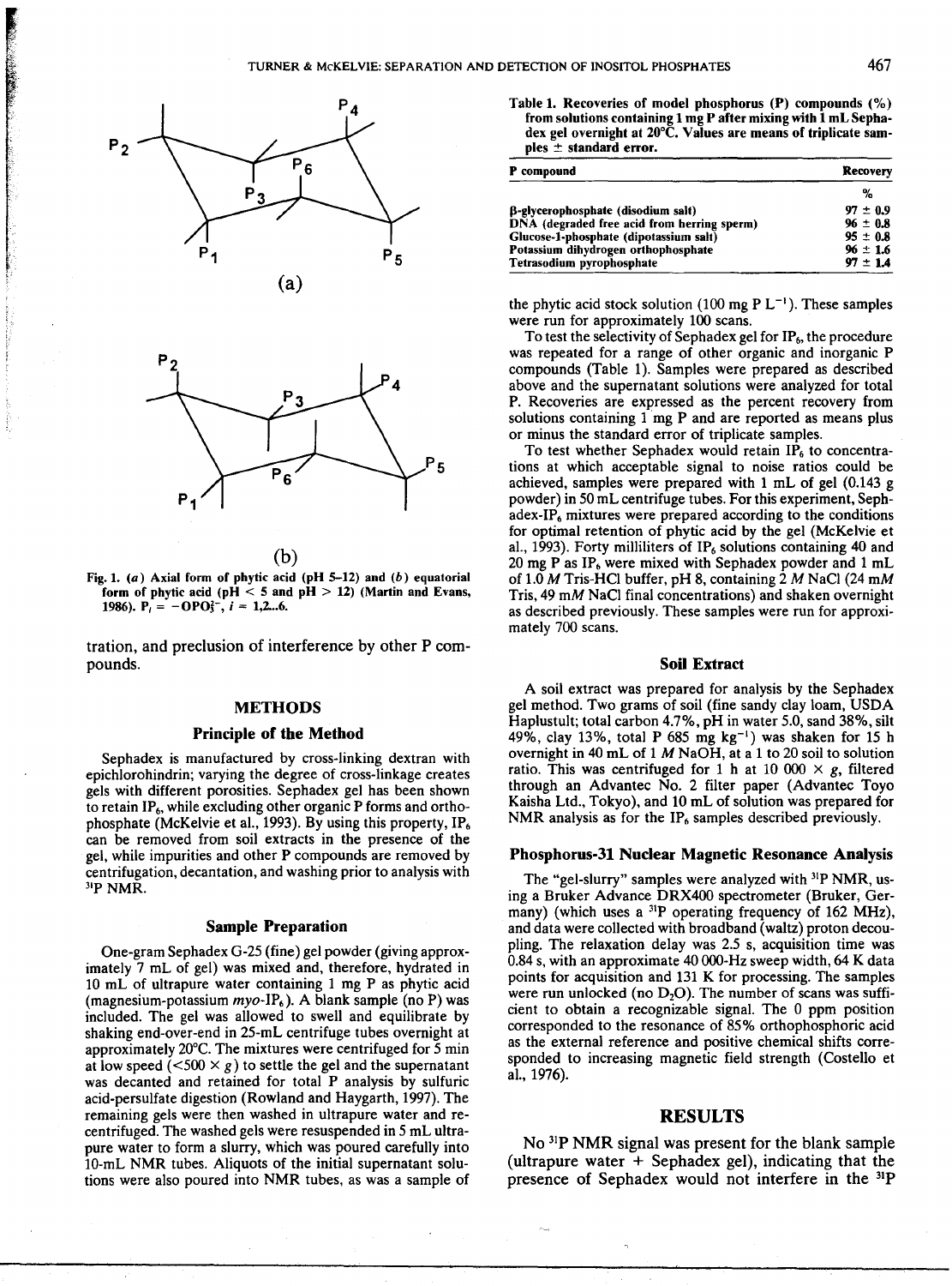

**a blank sample containing Sephadex G-25 (fine) gel and ultrapure water (top), a sample containing 1 mL of Sephadex gel and 40 mg P as phytic acid (center), and a sample of Sephadex gel that had been mixed with 10 mL of 0.5 M NaOH soil extract (bottom).**

NMR analysis (Fig. 2). The total P concentration in triplicate blank samples was 3.1  $\mu$ g L<sup>-1</sup> (SE = 1.76  $\mu$ g  $L^{-1}$ ) and was, therefore, below the limit of detection for total P in water (Rowland and Haygarth, 1997). The Sephadex +  $IP<sub>6</sub>$  sample showed a quadruplet signal in the range of  $+0.098$  to  $+1.428$  ppm, identical to the spectra of the  $IP<sub>6</sub>$  standard solution (spectra not shown). The supernatant of the Sephadex  $+$  IP<sub>6</sub> mixture showed no signal, indicating that the gel had completely retained  $IP<sub>6</sub>$  from solution, which was confirmed by analysis of the supernatant for total P by sulfuric acid-persulphate digestion. Furthermore, other model P compounds were not retained by the Sephadex gel, as indicated by less than 95% recoveries of orthophosphate, pyrophosphate, DNA, β-glycerophosphate, and glucose-1-phosphate (Table 1).

The 20- and 40-mg phytic acid-P samples gave quadruplet peaks in similar areas between  $-0.06$  and  $+1.58$ ppm, respectively (see 40 mg sample, Fig. 2). This indicated that the gel could retain  $IP<sub>6</sub>$  to concentrations well above those required to give clear spectral signals. The

peak heights of these two samples were not in proportion, indicating that the limit for  $IP<sub>6</sub>$  retention by the gel lies somewhere between the two concentrations (based on 1 mL Sephadex gel).

The soil extract sample showed a small signal at +5.063 ppm (Fig. 2), consistent with the position of IP<sub>6</sub> in alkaline soil extracts (Newman and Tate, 1980), but even after more than 32 000 scans this peak was not clearly distinguishable from the background noise, indicating that the  $IP<sub>6</sub>$  concentration was too low for effective analysis. Clearly, some form of pre-concentration would be required for application to real samples.

The results, therefore, showed that (i) the Sepahadex gel did not interfere with P determination by  $31\overline{P}$  NMR, despite the 'solid' nature of the matrix; (ii) phytic acid was completely retained by the Sephadex gel to concentrations above those required to give clear spectral signals; (iii) orthophosphate and other P compounds were not retained by the Sepahadex gel; and (iv) soil extracts would need pre-concentration prior to analysis with  $31P$  NMR.

# **DISCUSSION AND FUTURE DEVELOPMENT OF THE METHOD**

These preliminary results are promising, although substantial development is required. The study demonstrated that the basic principles of the method are sound, because Sephadex gel did not interfere with 3IP NMR analysis and successfully retained  $IP<sub>6</sub>$  from solution, while excluding other P compounds.

The quadruplet signal obtained for phytic acid has also been reported by other workers, although the chemical shift and number of peaks varies depending on the pH and the ionic strength of the sample, particularly the concentration of sodium (Costello et al., 1976). For example, at  $pH$  in the range of 4 to 10, phytic acid gives four resonance signals in the ratios of 1:2:2:1, which correspond to the positions of the orthophosphate ions on the inositol molecule.

Pre-concentration appears to be a fundamental prerequisite for this technique, but could be achieved relatively simply by preparing a small column containing 1 mL of Sephadex gel, through which a buffered stream of sample could be passed with a peristaltic pump. The gel would retain  $IP_6$ , with the remaining sample containing other P compounds passing to waste. Presumably, measurable concentrations of  $IP<sub>6</sub>$  from soil extracts could be obtained by passing sufficient volumes of extract through the gel column. The use of the common extracts for soil organic P, such as NaOH-EDTA (Cade-Menun and Preston, 1996), would require strong buffers to achieve the required pH for optimal retention of  $IP<sub>6</sub>$ by the gel. However, this pre-concentration procedure would allow the determination of  $IP<sub>6</sub>$  in waters given sufficient sample volume.

Quantification could be achieved by running a suitable range of  $IP<sub>6</sub>$  standards, or more simply by including an internal reference standard containing a known concentration of P in a form that would not interfere with the peak of  $IP_6$  in a capillary tube inside the NMR tube.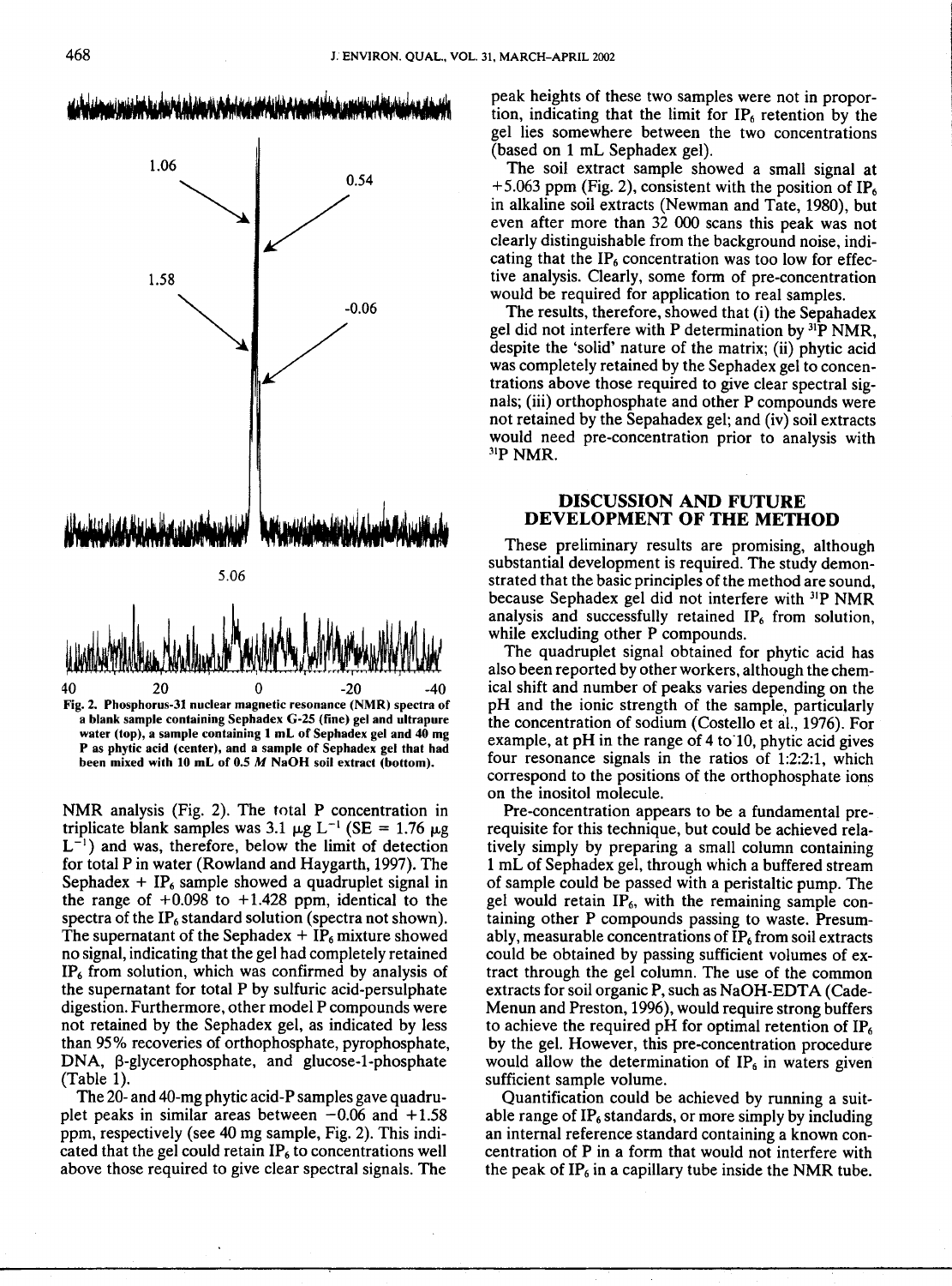For example, Hinedi et al. (1988) used phosphonate as an internal reference standard (chemical shift around +20 ppm). In this case, the P concentration would be calculated from the ratio of peak area of the sample with that of the internal standard. An additional benefit would be that quantification would not require a predetermined number of scans, but could be determined whatever the number of scans required to obtain a measurable signal.

Application of the technique to soil extracts might be further complicated by the retention by the gel of paramagnetics like  $Fe<sup>3+</sup>$  and  $Mn<sup>2+</sup>$ , which interfere with the determination of  $IP_6$  by <sup>31</sup>P NMR (Condron et al., 1997), although these compounds are reportedly not the cause of the poor resolution of solid-state  $31P$  NMR signals of soils (Shand et al., 1999). A greater problem may be the nature of organic matter-IP<sub>6</sub> associations in soils, which could protect  $IP<sub>6</sub>$  from interacting with the gel. The prevalence of these associations in soils may necessitate the use of hypobromite oxidation prior to pre-concentration. This technique oxidizes all organic matter except inositol phosphates (Irving and Cosgrove, 1981; Nanny and Minear, 1997) and would free IP<sub>6</sub> to solution, from where it could be extracted, pre-concentrated and analyzed by the Sephadex-NMR procedure.

The technique has considerable potential for the quantification of IP<sub>6</sub> in soil extracts and a range of other environmental samples, including sediment extracts and waters, and might facilitate the determination of  $IP<sub>6</sub>$  as a routine analytical technique. Interestingly, there is the possibility of extending the technique to 'H NMR for the identification (and possibly quantification) of the isomers of  $IP_6$ , which has been demonstrated in solutions (Suzamura and Kamatani, 1993). This would give complete identification of the  $IP<sub>6</sub>$  component.

An interesting application of the technique could be for the determination of 'labile' phosphomonoesters in soil extracts by  $3^{1}P$  NMR. Currently,  $3^{1}P$  NMR cannot distinguish individual phosphomonoesters, such as sugar phosphates, mononucleotides, and IP<sub>6</sub>, because the spectral signals overlap. The  $IP_6$  component dominates in most soils, yet other phosphomonoesters are probably more important in terms of short-term cycling and availability to plants. The Sephadex technique described here could be used to "clean up" soil extracts by removing  $IP<sub>6</sub>$  and allow other phosphomonoesters to be quantified with  $3<sup>1</sup>P$  NMR.

# **CONCLUSIONS**

The feasibility of using Sephadex gel for the selective extraction and pre-concentration of  $IP<sub>6</sub>$  from solutions and detection with <sup>31</sup>P NMR has been investigated. The technique is still at the developmental stage, but has considerable potential for quantifying  $IP_6$  in soil extracts and water samples. This would contribute considerably to our understanding of  $IP<sub>6</sub>$  dynamics in the environment. Additional development is required to make the method quantitative and to investigate the potential problems involved in its application to soil extracts.

## ACKNOWLEDGMENTS

Ben Turner thanks the Natural Environment Research Council, the Institute of Grassland and Environmental Research, and the British Grassland Society for funding a research visit to Monash University during 1999. The authors thank Dr. Jo Weigold for assistance with NMR analysis and Dr. Phil Haygarth and Dr. Leo Condron for helpful discussion. Ben Turner attended the 2nd European Symposium on NMR in Soil Science funded by a scholarship from the Wageningen NMR Centre.

#### **REFERENCES**

- Anderson, G.1964. Investigations on the analysis of inositol hexaphosphate in soil. Trans. Int. Cong. Soil Sci. 4:563-571.
- Cade-Menun, B.J., and C.M. Preston. 1996. A comparison of soil extraction procedures for <sup>31</sup>P NMR spectroscopy. Soil Sci. 161: 770-785.
- Condron, L.M., E. Frossard, R.H. Newman, P. Tekely, and J.-L. Morel. 1997. Use of <sup>31</sup>P NMR in the study of soils and the environment. p. 247-271. *In* M.A. Nanny et al. (ed.) Nuclear magnetic resonance spectroscopy in environmental chemistry. Oxford Univ. Press, New York.
- Condron, L.M., E. Frossard, H. Tiessen, R.H. Newman, and J.W.B. Stewart. 1990. Chemical nature of organic phosphorus in cultivated and uncultivated soils under different environmental-conditions. J. Soil Sci. 41:41-50.
- Condron, L.M., and K.M. Goh. 1989. Molecular weight distribution of soil organic phosphorus under irrigated pasture in New Zealand. J. Soil Sci. 40:873-878.
- Cosgrove, D.J. 1980. Inositol phosphates-Their chemistry, biochemistry and physiology. Elsevier Scientific, Amsterdam.
- Costello, A.J.R., T. Glonek, and T.C. Myers. 1976. <sup>31</sup>P nuclear magnetic resonance-pH titrations of myo-inositol hexaphosphate. Carbohydr. Res. 46:159-171.
- Espinosa, M., B.L. Turner, and P.M. Haygarth. 1999. Pre-concentration and separation of trace phosphorus compounds in soil leachate. J. Environ. Qual. 29:1497-1504.
- Harrison, A.F. 1987. Soil organic phosphorus-A review of world literature. CAB Int., Wallingford, UK.
- Hawkes, G.E., D.S. Powison, E.W. Randall, and K.R. Tate. 1984. A <sup>31</sup>P nuclear magnetic resonance study of the phosphorus species in alkali extracts from soils from long-term field experiments. J. Soil Sci. 35:35-45.
- Hinedi, Z.R., A.C. Chang, and R.W.K. Lee. 1988. Mineralization of phosphorus in sludge-amended soils monitored by phosphorus-31-nuclear magnetic resonance spectroscopy. Soil Sci. Soc. Am. J. 52:1593-1596.
- Irving, G.C.J., and D.J. Cosgrove. 1981. The use of hypobromite oxidation to evaluate two current methods for the estimation of inositol polyphosphates in alkaline extracts of soils. Commun. Soil Sci. Plant Anal. 12:495-509.
- L'Annunziata, M.F. 1975. The origin and transformations of the soil inositol phosphate isomers. Soil Sci. Soc. Am. Proc. 39:377-379.
- Martin, C.J., and W.J. Evans. 1986. Phytic acid-metal ion interactions. The effect of pH on Ca (II) binding. J. Inorg. Biochem. 27:17-30.
- Martin, J.K. 1970. Organic phosphate compounds in water extracts of soils. Soil Sci. 100:362-375.
- McKelvie, I.D., B.T. Hart, T.J. Cardwell, and R.W. Cattrall. 1993. Speciation of dissolved phosphorus in environmental samples by gel filtration and flow-injection analysis. Talanta 40:1981-1993.
- Nanny, M.A., S. Kim, and R.A. Minear. 1995. Aquatic soluble unreactive phosphorus-HPLC studies on concentrated water samples. Water Res. 29:2138-2148.
- Nanny, M.A., and R.A. Minear. 1997. <sup>31</sup>P FT-NMR of concentrated lake water samples. p. 221-246. *In* M.A. Nanny, R.A. Minear, and J.A. Leenheer (ed.) Nuclear magnetic resonance spectroscopy in environmental chemistry. Oxford Univ. Press, New York.
- Newman, R.H., and K.R. Tate. 1980. Soil phosphorus characterisation by <sup>31</sup>P nuclear magnetic resonance. Commun. Soil Sci. Plant Anal. 11:835-842.
- Rowland, A.P., and P.M. Haygarth. 1997. Determination of total dissolved phosphorus in soil solutions. J. Environ. Qual. 26:410-415.